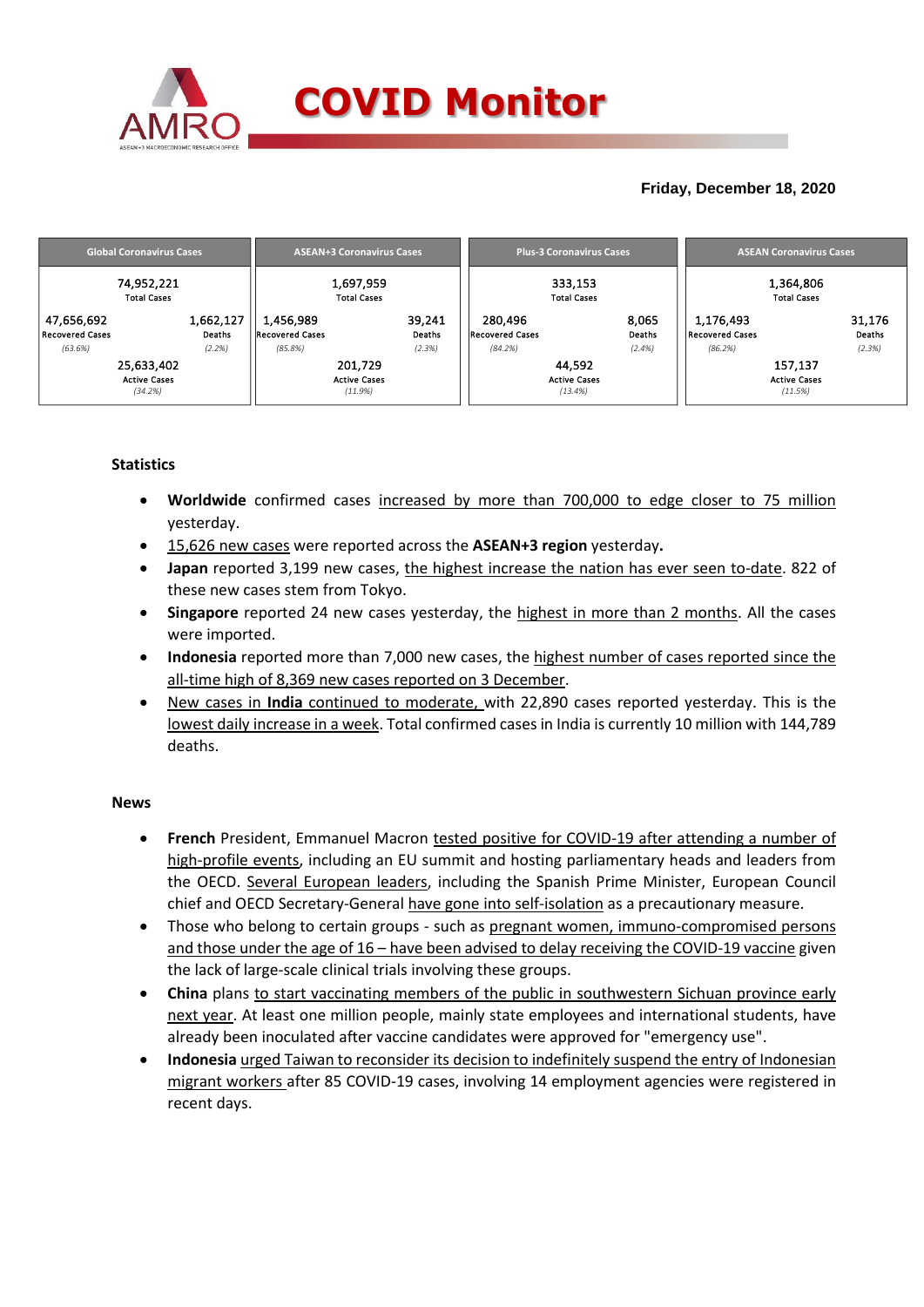

#### Overview of Confirmed COVID-19 Cases

| Economy               | <b>Total</b><br>Cases | Cases per 1M<br>Population | <b>New</b><br>Cases        | <b>New Cases per</b><br>1M Pop. | <b>New Cases</b><br>$(7$ -day avg) <sup>1</sup> | ∆New Cases     | ∆% New<br>Cases | <b>Total</b><br><b>Deaths</b> | <b>New</b><br><b>Deaths</b> | <b>Fatality</b><br>Rate (%) | <b>Total</b><br><b>Recovered</b> | <b>Recovery</b><br><b>Rate (%)</b> | Active<br>Cases          | <b>Resolved cases</b><br>$(96)^2$ |
|-----------------------|-----------------------|----------------------------|----------------------------|---------------------------------|-------------------------------------------------|----------------|-----------------|-------------------------------|-----------------------------|-----------------------------|----------------------------------|------------------------------------|--------------------------|-----------------------------------|
| Global                | 74,952,221            |                            | 732,675                    |                                 |                                                 | $-1,695$       | $1.0$           | 1,662,127                     | 13,171                      | 2.2                         | 47,656,692                       | 63.6                               | 25,633,402               | 65.8                              |
| ASEAN+3               | 1,697,959             |                            | 15,626                     |                                 |                                                 | 1,093          | 0.9             | 39,241                        | 244                         | 2.3                         | 1,456,989                        | 85.8                               | 201,729                  | 65.8                              |
| Plus-3                | 333,153               |                            | 4,369                      |                                 |                                                 | 270            | 1.3             | 8,065                         | 51                          | 2.4                         | 280,496                          | 84.2                               | 44,592                   | 88.1                              |
| <b>ASEAN</b>          | 1,364,806             |                            | 11,257                     |                                 |                                                 | 823            | 0.8             | 31,176                        | 193                         | 2.3                         | 1,176,493                        | 86.2                               | 157,137                  | 87.5                              |
|                       |                       |                            |                            |                                 |                                                 |                |                 |                               |                             |                             |                                  |                                    |                          |                                   |
| China                 | 86,789                | 62                         | 12                         | 0.0                             |                                                 | 5              | 0.0             | 4,634                         | $\mathbf 0$                 | 5.3                         | 81,849                           | 94.3                               | 306                      | 99.6                              |
| Hong Kong, China      | 7,899                 | 1,035                      | 96                         | 12.6                            |                                                 | 14             | 1.2             | 125                           | $\overline{2}$              | 1.6                         | 6,534                            | 82.7                               | 1,240                    | 84.3                              |
| Japan                 | 190,950               | 1,518                      | 3,199                      | 25.4                            |                                                 | 200            | 1.7             | 2,661                         | 38                          | 1.4                         | 158,131                          | 82.8                               | 30,158                   | 84.2                              |
| Korea                 | 47,515                | 913                        | 1,062                      | 20.4                            |                                                 | 51             | 2.3             | 645                           | 11                          | 1.4                         | 33,982                           | 71.5                               | 12,888                   | 72.9                              |
|                       |                       |                            |                            |                                 |                                                 |                |                 |                               |                             |                             |                                  |                                    |                          |                                   |
| Indonesia             | 643,508               | 2,385                      | 7,354                      | 27.3                            |                                                 | 629            | 1.2             | 19,390                        | 142                         | 3.0                         | 526,979                          | 81.9                               | 97,139                   | 84.9                              |
| Malaysia              | 89,133                | 2,683                      | 1,220                      | 36.7                            |                                                 | $-75$          | 1.4             | 432                           | $\overline{3}$              | 0.5                         | 74,030                           | 83.1                               | 14,671                   | 83.5                              |
| Philippines           | 454,447               | 4,130                      | 1,459                      | 13.3                            |                                                 | 310            | 0.3             | 8,850                         | 17                          | 1.9                         | 419,902                          | 92.4                               | 25,695                   | 94.3                              |
| Singapore             | 58,377                | 10,238                     | 24                         | 4.2                             |                                                 | 12             | 0.0             | 29                            | $\pmb{0}$                   | 0.0                         | 58,252                           | 99.8                               | 96                       | 99.8                              |
| Thailand              | 4,297                 | 63                         | 16                         | 0.2                             |                                                 | $-4$           | 0.4             | 60                            | 0                           | 1.4                         | 4,005                            | 93.2                               | 232                      | 94.6                              |
|                       |                       |                            |                            |                                 |                                                 | $\mathbf 0$    |                 |                               |                             |                             |                                  |                                    |                          |                                   |
| Brunei Darussalam     | 152<br>362            | 337                        | $\mathbf 0$<br>$\mathbf 0$ | 0.0<br>0.0                      |                                                 | 0              | 0.0             | 3<br>$\mathbf 0$              | $\mathbf 0$<br>$\mathbf 0$  | 2.0                         | 148                              | 97.4                               | $\mathbf{1}$<br>21       | 99.3                              |
| Cambodia              |                       | 22                         |                            |                                 |                                                 |                | 0.0             |                               |                             | 0.0                         | 341                              | 94.2                               |                          | 94.2                              |
| Lao PDR               | 41                    | $6\phantom{1}$             | 0                          | 0.0                             |                                                 | $\mathbf 0$    | $0.0\,$         | $\mathbf 0$                   | $\mathbf 0$                 | 0.0                         | 36                               | 87.8                               | 5                        | 87.8                              |
| Myanmar               | 113,082               | 2,119                      | 1,182                      | 22.1                            |                                                 | $-51$          | 1.1             | 2377                          | 31                          | 2.1                         | 91537                            | 80.9                               | 19,168                   | 83.0                              |
| Vietnam               | 1,407                 | 15                         | $\overline{2}$             | 0.0                             |                                                 | $\overline{2}$ | 0.1             | 35                            | $\mathbf 0$                 | 2.5                         | 1,263                            | 89.8                               | 109                      | 92.3                              |
| Belgium               | 618,204               | 53,678                     | 3,146                      | 273.2                           |                                                 | $-490$         | 0.5             | 18,371                        | 93                          | 3.0                         |                                  |                                    |                          |                                   |
| France                | 2,426,063             | 37,327                     | 18,080                     | 278.2                           |                                                 | 516            | 0.8             | 59,259                        | 258                         | 2.4                         |                                  | $\overline{a}$                     |                          |                                   |
| Germany               | 1,454,009             | 17,523                     | 30,179                     | 363.7                           |                                                 | $-2,565$       | 2.1             | 25,027                        | 754                         | 1.7                         | 1,078,944                        | 74.2                               | 350,038                  | 75.9                              |
| Italy                 | 1,906,377             | 31,650                     | 18,233                     | 302.7                           |                                                 | 665            | 1.0             | 67,220                        | 683                         | 3.5                         | 1,203,814                        | 63.1                               | 635,343                  | 66.7                              |
| Netherlands           | 662,943               | 38,363                     | 23,197                     | 1,342.3                         |                                                 | 12,028         | 3.6             | 10,408                        | 162                         | 1.6                         |                                  | $\sim$                             |                          | $\overline{\phantom{a}}$          |
| Spain                 | 1,785,421             | 38,096                     | 12,131                     | 258.8                           |                                                 | 1,053          | 0.7             | 48,777                        | 181                         | 2.7                         | 150,376                          | 8.4                                | 53,521                   | 97.0                              |
| Switzerland           | 399,511               | 46,202                     | 5,058                      | 584.9                           |                                                 | $-567$         | 1.3             | 6,487                         | 108                         | 1.6                         | 311,500                          | 78.0                               | 81,524                   | 79.6                              |
| <b>United Kingdom</b> | 1,954,268             | 29,058                     | 40,991                     | 609.5                           |                                                 | 15,830         | 2.1             | 66,150                        | 630                         | 3.4                         | ×,                               | $\overline{\phantom{a}}$           |                          | $\overline{\phantom{a}}$          |
|                       |                       |                            |                            |                                 |                                                 |                |                 |                               |                             |                             |                                  |                                    |                          |                                   |
| Brazil                | 7,110,434             | 33,639                     | 69,826                     | 330.3                           |                                                 | $-748$         | 1.0             | 184,827                       | 1,092                       | 2.6                         | 6,301,547                        | 88.6                               | 624,060                  | 91.2                              |
| Canada                | 492,582               | 13,026                     | 7,006                      | 185.3                           |                                                 | 494            | 1.4             | 13,940                        | 125                         | 2.8                         | 403,667                          | 81.9                               | 74,975                   | 84.8                              |
| Argentina             | 1,524,372             | 33,465                     | 7,326                      | 160.8                           |                                                 | 483            | 0.5             | 41,534                        | 169                         | 2.7                         | 1,352,556                        | 88.7                               | 130,282                  | 91.5                              |
| Mexico                | 1,289,298             | 10,145                     | 11,799                     | 92.8                            |                                                 | 1,502          | 0.9             | 116,487                       | 718                         | 9.0                         | 953,762                          | 74.0                               | 219,049                  | 83.0                              |
| Peru                  | 989,457               | 30,144                     | 3,327                      | 101.4                           |                                                 | 3,327          | 0.3             | 36,858                        | 104                         | 3.7                         | 924,120                          | 93.4                               | 28,479                   | 97.1                              |
| <b>United States</b>  | 17,132,720            | 51,752                     | 241,335                    | 729.0                           |                                                 | $-5,782$       | 1.4             | 309,232                       | 3,259                       | 1.8                         | $\sim$                           | $\sim$                             | $\overline{\phantom{a}}$ | $\sim$                            |
|                       |                       |                            |                            |                                 |                                                 |                |                 |                               |                             |                             |                                  |                                    |                          |                                   |
| Australia             | 28,093                | 1,082                      | 21                         | 0.8                             |                                                 | 9              | 0.1             | 908                           | $\mathbf 0$                 | 3.2                         | 25,699                           | 91.5                               | 1,486                    | 94.7                              |
| India                 | 9,979,447             | 7,287                      | 22,890                     | 16.7                            |                                                 | $-1,120$       | 0.2             | 144,789                       | 338                         | 1.5                         | 9,520,827                        | 95.4                               | 313,831                  | 96.9                              |
| Iran                  | 1,138,530             | 13,530                     | 7,453                      | 88.6                            |                                                 | $-150$         | 0.7             | 53,095                        | 212                         | 4.7                         | 856,513                          | 75.2                               | 228,922                  | 79.9                              |
| Russia                | 2,736,727             | 18,666                     | 27,787                     | 189.5                           |                                                 | 1,713          | 1.0             | 48,568                        | 574                         | 1.8                         | 2,181,696                        | 79.7                               | 506,463                  | 81.5                              |
| Saudi Arabia          | 360,516               | 10,370                     | 181                        | 5.2                             |                                                 | $\mathbf{1}$   | 0.1             | 6,091                         | 11                          | 1.7                         | 351,365                          | 97.5                               | 3,060                    | 99.2                              |
| South Africa          | 892,813               | 14,950                     | 9,126                      | 152.8                           |                                                 | $-882$         | 1.0             | 24,011                        | 184                         | 2.7                         | 780,313                          | 87.4                               | 88,489                   | 90.1                              |

Source: Haver Analytics, sourced from Johns Hopkins University; AMRO staff calculations.<br>Notes: New cases since previous day. A% refers to percentage change since previous day. Fatality rate measured as deaths per confirme

2/ Resolved cases (i.e. non-active cases) to total cases; serves as a proxy for the stage of the cycle.

Data as of 17/12/2020